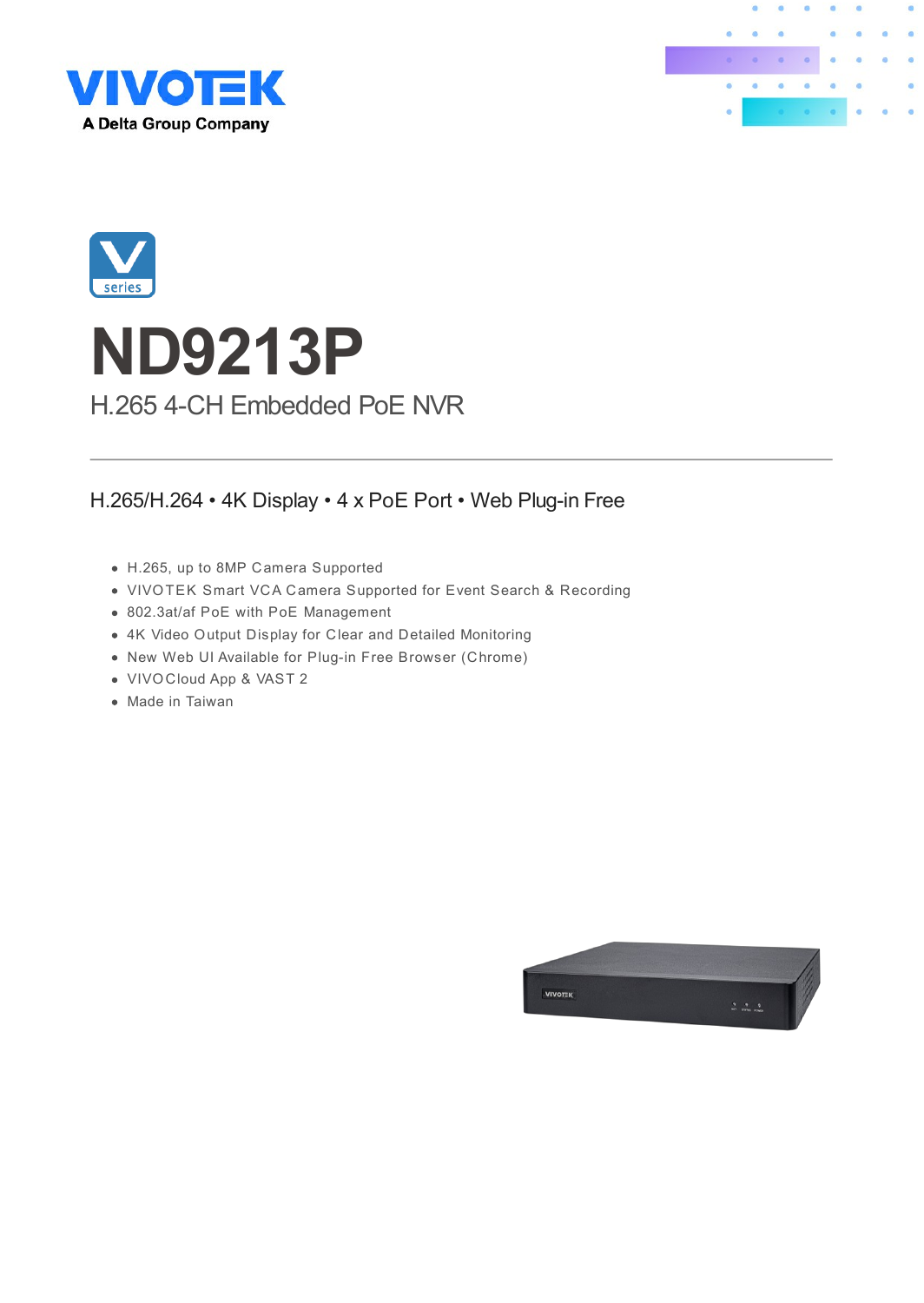

## **Technical Specifications**

| <b>Device</b>                    |                                                                                                                                                |
|----------------------------------|------------------------------------------------------------------------------------------------------------------------------------------------|
| Model                            | <b>ND9213P</b>                                                                                                                                 |
| <b>OS</b>                        | <b>Embedded Linux</b>                                                                                                                          |
| Watchdog                         | Hardware + Software                                                                                                                            |
| Power Restoration                | System Restart Automatically after Power Recovery                                                                                              |
| <b>Local Display</b>             |                                                                                                                                                |
| LiveView Display                 | 4 Channels<br>Multi-layout display: 1x1, 2x2, 1P+3, 3V                                                                                         |
| Video Output                     | HDMI x1, VGA x1                                                                                                                                |
| Display Resolution               | 3840x2160, 1920x1080, 1280x720                                                                                                                 |
| <b>Stream Application</b>        | Constant\Auto Stream                                                                                                                           |
| Fisheye Dewarp                   | Web dewarp                                                                                                                                     |
| PTZ Operation                    | Direction Control, Home, Iris, Preset, Patrol (Group), PiP Control                                                                             |
| <b>Video</b>                     |                                                                                                                                                |
| Video Format                     | H.265, H.264, MJPEG                                                                                                                            |
| Graphic Decoder                  | Hardware decoding                                                                                                                              |
| Decoding Resolution              | Up to 3840x2160                                                                                                                                |
| <b>Decoding Capability</b>       | 3840x2160 @ 30 fps (1-CH)<br>1920x1080 @ 120 fps (4-CH)                                                                                        |
| <b>Audio</b>                     |                                                                                                                                                |
| Audio Format                     | G.711, G.726                                                                                                                                   |
| Audio In/Out                     | 3.5 Phone jack audio output x1<br>3.5 Phone jack audio input (reserved) x1                                                                     |
| <b>Record</b>                    |                                                                                                                                                |
| Recording Time (sec.)            | Pre-Record: 5 (Max. 10)<br>Post-Record: 20 (Max. 300)                                                                                          |
| Recording Stream                 | Single                                                                                                                                         |
| Recording Throughput             | 64 Mbps                                                                                                                                        |
| Recording Mode                   | Continuous, Schedule, Manual, Event                                                                                                            |
| <b>Recording Setting</b>         | Recycle (unit: Day)                                                                                                                            |
| Watermark                        | Supported                                                                                                                                      |
| <b>Storage &amp; Backup</b>      |                                                                                                                                                |
| <b>HDD Devices</b>               | Internal $x1$ (3.5")<br>*HDD is purchased by separately.                                                                                       |
| HDD Max. Capacity                | *Please refer to recommended HDD list on the VIVOTEK website.                                                                                  |
| Disk Management                  | Create, Format and Remove Disk<br>HDD S.M.A.R.T.                                                                                               |
| <b>External Storage</b>          | USB Storage (USB 3.0)                                                                                                                          |
| Video Clip Export                | USB Dongle (FAT Format)                                                                                                                        |
| Schedule Backup                  | <b>FTP</b>                                                                                                                                     |
| <b>Playback</b>                  |                                                                                                                                                |
| Playback Display                 | 4 Channels<br>Multi-Layout Display: 1x1, 2x2, 1P+3, 1V+3                                                                                       |
| Playback Control                 | Regular (play, pause, stop), rewind, next/previous frame, speed control, calendar,<br>event, timeline, timeline scale, thumbnail (story board) |
| Video Search                     | By calendar, date/time, and alarm                                                                                                              |
| Thumbnail Explorer (Story board) | Listing the thumbnail of recorded video (Max. 2-CH)                                                                                            |
| Snapshot                         | <b>JPEG</b>                                                                                                                                    |
| Video Clip Export                | EXE                                                                                                                                            |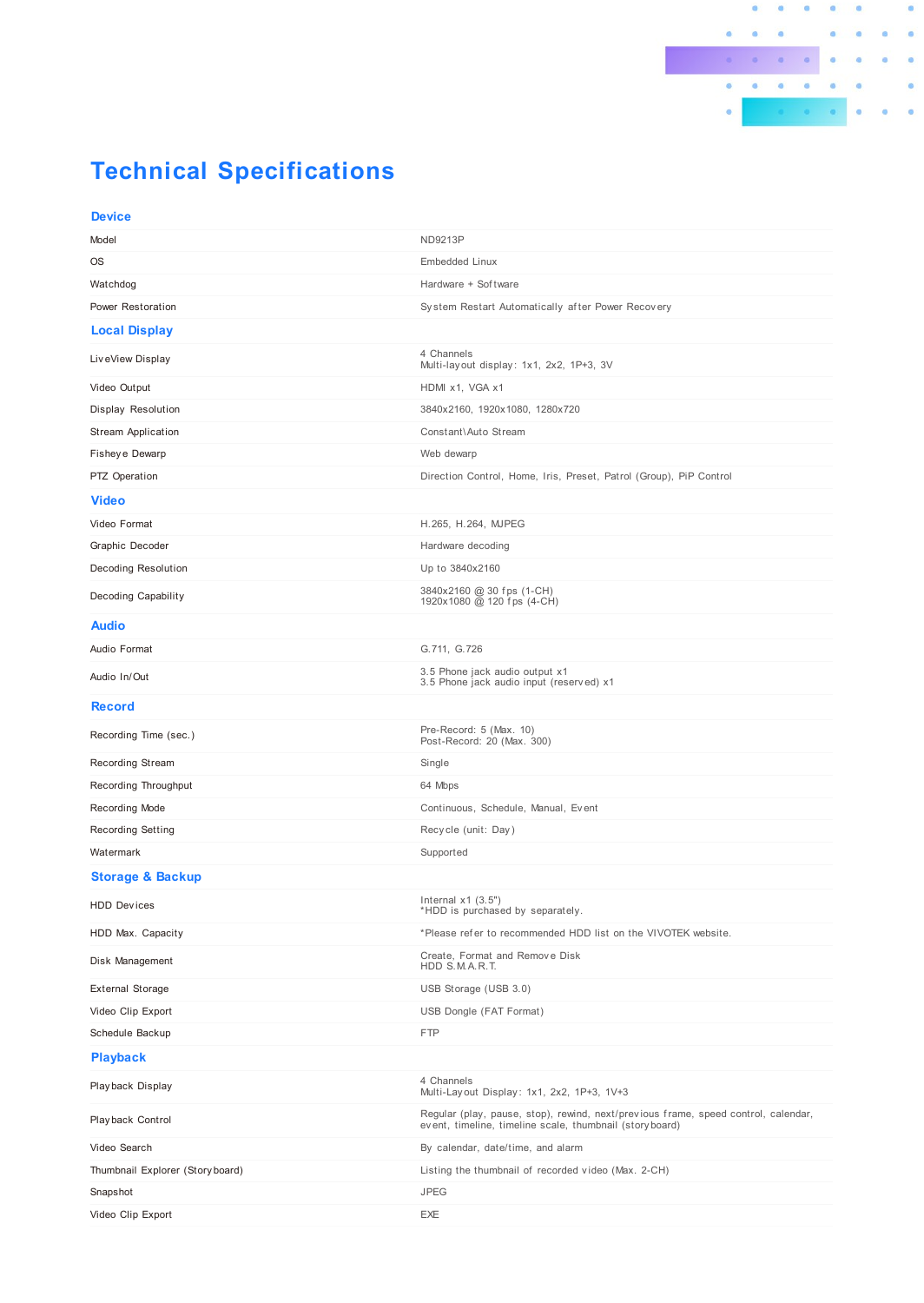

| <b>Network</b>                        |                                                                                                                                                                   |  |
|---------------------------------------|-------------------------------------------------------------------------------------------------------------------------------------------------------------------|--|
| Ethernet                              | 10/100Mbps Ethernet (RJ-45) x1                                                                                                                                    |  |
| Network Throughput Input/Output Total | 88 Mbps                                                                                                                                                           |  |
| PoE                                   | 802.3at/af compliant PoE ports x 4 (Total Max. 50 W)<br>* DO NOT suggest connecting any non-PD device with this NVR PoE port in order to<br>avoid potential risk. |  |
| PoE Management                        | Supported                                                                                                                                                         |  |
| Protocols                             | IPv4, IPv6, TCP/IP, HTTP, HTTPS, UPnP, RTSP/RTP/RTCP, SMTP, FTP, DHCP, NTP,<br>DNS, DDNS, IP Filter                                                               |  |
| <b>External Interface</b>             |                                                                                                                                                                   |  |
| <b>USB</b>                            | Back: USB 3.0 x1, USB 2.0 x1                                                                                                                                      |  |
| Alarm In                              | $\overline{4}$                                                                                                                                                    |  |
| Alarm Out                             | $\overline{c}$                                                                                                                                                    |  |
| Audio                                 | 3.5 Phone Jack Audio Output x1<br>3.5 Phone Jack Audio Input (Reserved) x1                                                                                        |  |
| <b>System</b>                         |                                                                                                                                                                   |  |
| Camera Integration                    | <b>ONVIF Profile S</b>                                                                                                                                            |  |
| Event                                 | Motion Detection, Smart VCA Event, PIR Detection, Tampering Detection, Camera<br>DI/DO, Camera Disconnected, Disk Failure, Disk Full, NVR DI/DO, PoE error        |  |
| Event Action                          | Video recording, email with snapshot, buzzer, PTZ, FTP, DO (camera, system), full<br>screen, send to CMS, VIVOCloud APP Notification                              |  |
| User Management                       | User level: administrator, regular user                                                                                                                           |  |
| Log                                   | System, recording, user, error                                                                                                                                    |  |
| Date & Time                           | Time Zone, Manual, Automatic Sync NTP, Daylight Saving Time                                                                                                       |  |
| Language                              | Czech, English, French, German, Italian, Japanese, Korean, Portuguese, Polish,<br>Russian, Spanish, Simplified Chinese, Traditional Chinese, Arabic               |  |
| <b>Advanced Features</b>              |                                                                                                                                                                   |  |
| <b>VCA Counting Solution</b>          | Supported                                                                                                                                                         |  |
| <b>VCA Event Search</b>               | Supported                                                                                                                                                         |  |
| <b>Remote Client</b>                  |                                                                                                                                                                   |  |
| Software AP                           | Shepherd, VAST 2                                                                                                                                                  |  |
| Mobile/Tablet App                     | iViewer (Android & iOS)                                                                                                                                           |  |
| Web Browser                           | Internet Explorer 10 (32 bit) or later/ Windows<br>Chrome y 68.0.3 or later/ Windows for new web                                                                  |  |
| <b>VIVOCIoud</b>                      | Supported                                                                                                                                                         |  |
| General                               |                                                                                                                                                                   |  |
| Power Input                           | DC 48V/2A                                                                                                                                                         |  |
| Power Consumption                     | Max. 96 W                                                                                                                                                         |  |
| Dimensions                            | 263.6 (W) x 247 (D) x 43.3 (H) mm                                                                                                                                 |  |
| Weight                                | 2.35 kg (without HDD)                                                                                                                                             |  |
| Operating Temperature                 | $0^{\circ}$ C ~ 40°C (32°F ~ 104°F)                                                                                                                               |  |
| Humidity                              | $0 - 95%$                                                                                                                                                         |  |
| Safety Certifications                 | CE, FCC, VCCI, C-Tick, UL, CB, BSMI, BIS                                                                                                                          |  |
| Warranty                              | 36 months                                                                                                                                                         |  |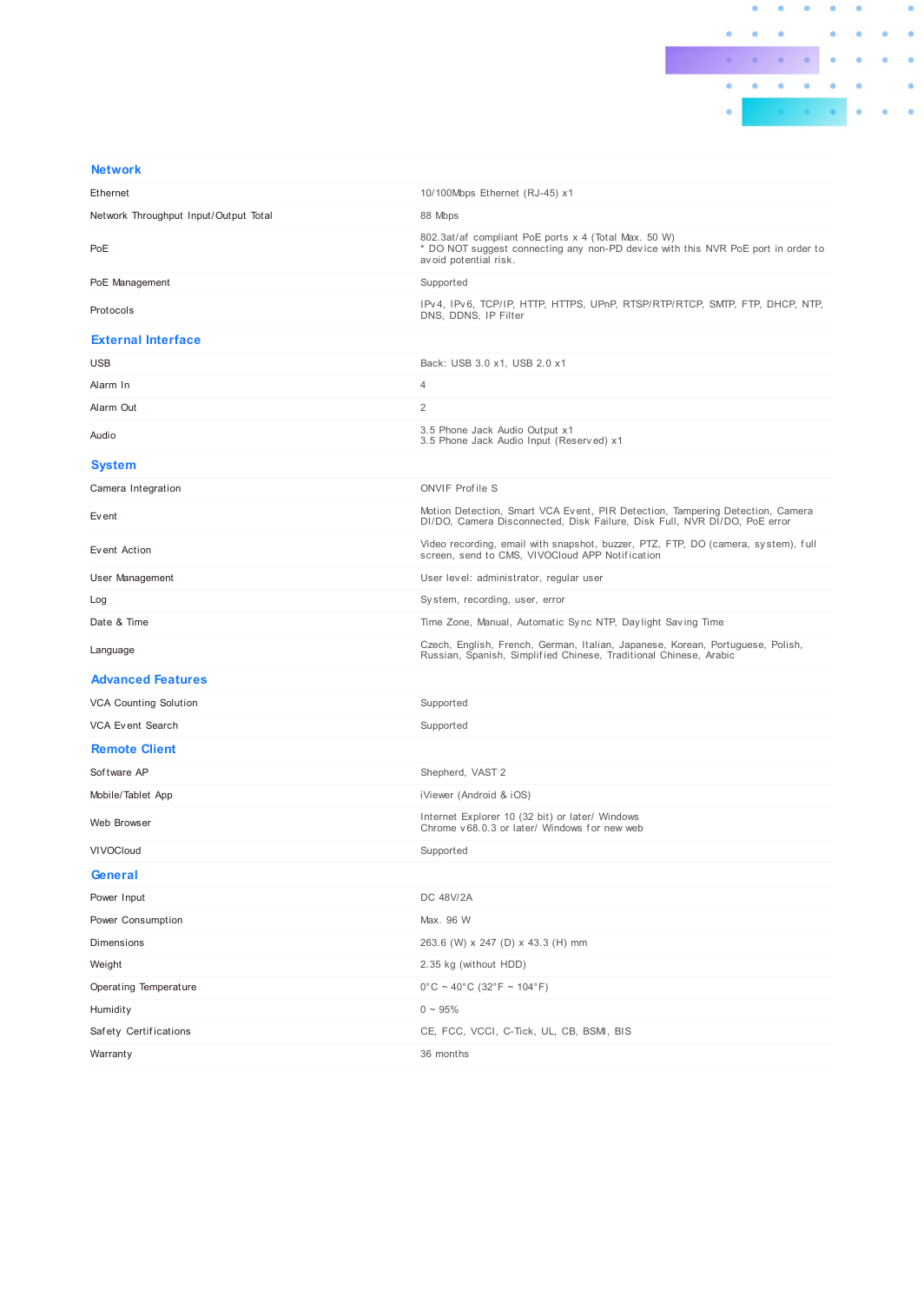

### **Dimensions**